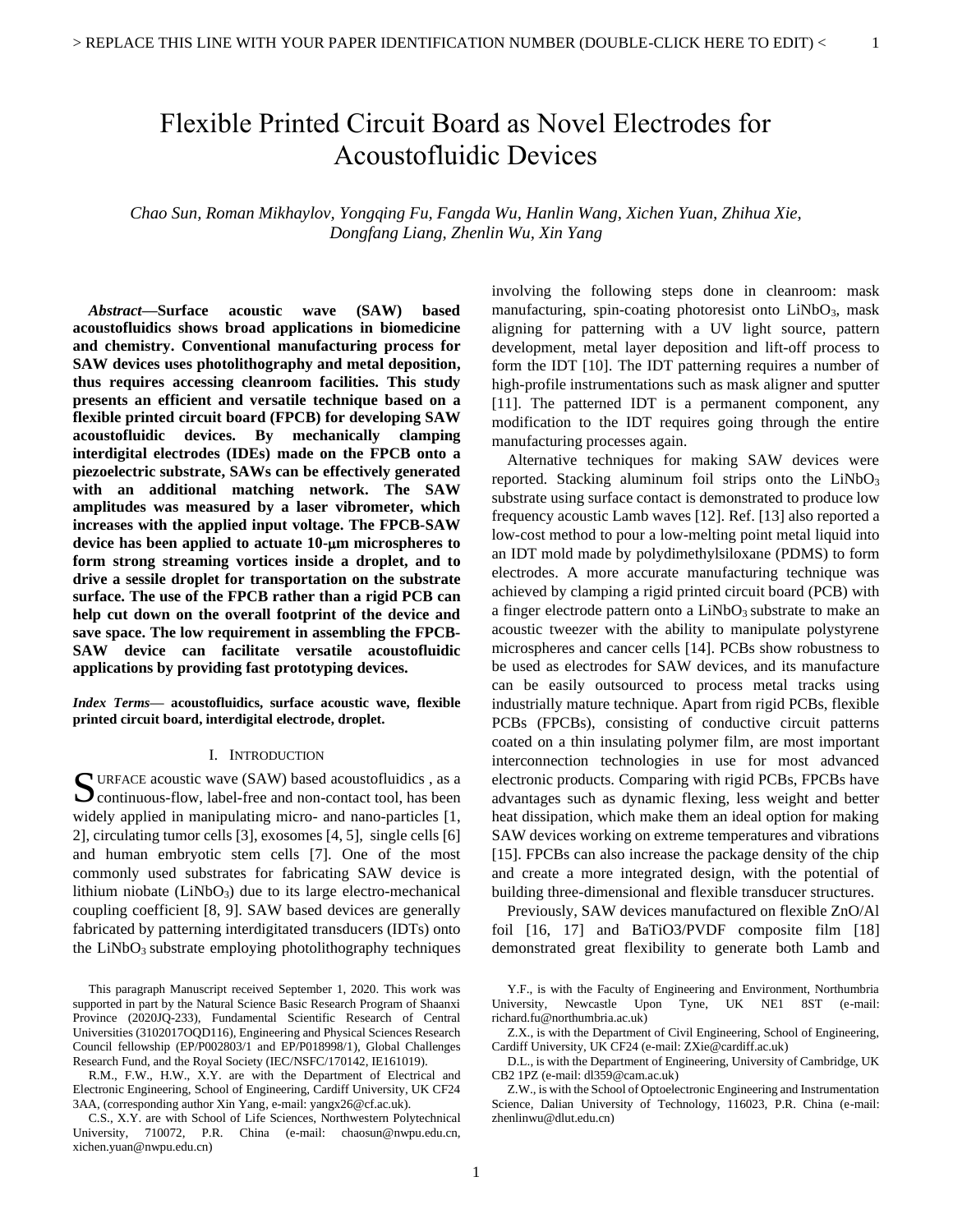Rayleigh waves. In this study, we demonstrated an acoustofluidic device made by using the FPCB. The novel device offered versatility, miniaturization and overcame the complex device structure and assembly requirement for the rigid PCB. The advantage of using the FPCB-SAW device also includes the evenness and effectiveness when the FPCB was in contact with the piezoelectric substrate during device assembly. Electrical properties of the FPCB-SAW device were systematically characterized, and the vibration patterns were quantified using a laser vibrometer. A parametric comparison was done with the rigid PCB performance, which resulted in a good agreement but the FPCB-SAW device saved on the overall footprint and required less assembling effort. The acoustofluidic performance of the FPCB-SAW device was verified by acoustic streaming and droplet transportation which underpin the FPCB-SAW device for wider applications.

### II. METHODS AND MATERIALS

## *A. Device fabrication*

The FPCB was fabricated (by circuitfly.com) using a standard PCB manufacturing process by patterning interdigital electrodes (IDEs) made of metal bilayers (Au/Ni, 30 nm/2 μm) onto a 70-μm thin polyester laminate (Fig. 1(a)). The IDEs on the FPCB consist of 40 pairs of 20-mm long finger electrodes. The designed finger width and spacing were both 50 μm, thus producing a SAW wavelength of 200  $\mu$ m on LiNbO<sub>3</sub>. A coaxial cable was soldered to the busbars of the IDEs. As schematically illustrated in Figs.  $1(a)$  and  $1(b)$ , a  $128°$  YX cut  $LiNbO<sub>3</sub>$  wafer (3-inch in diameter and 0.5 mm in thickness) was firstly placed onto a 2-mm thick aluminum sheet serving as a supporting board. Then the FPCB was mechanically pressed onto the LiNbO<sub>3</sub> wafer using an aluminum holder. At the IDT active area, a thin silicone pad was placed between the FPCB and the holder, to firmly press the finger electrodes to contact with the  $LiNbO<sub>3</sub>$  wafer. By fastening two side screws using a digital screwdriver, the force applied to the FPCB by the clamping unit of the aluminum holder and the silicone pad, namely the clamping force, could be adjusted to change the degree of proximity of the parts and the quality factor of the IDT. Fig. 1(b) shows the device configuration including the use of power meters for monitoring forward and reflected powers.

## *B. Device characterization*

As shown in Fig. 1(b), an LC impedance matching network (shielded in the housing in Fig.  $1(a)$ ) was applied to match the impedance between the power amplifier and the FPCB-SAW device. The use of the matching network is essential for the device as it minimizes the reflection of the RF power [19] to allow the power amplifier work safely and improve the conversion of SAWs. A vector network analyzer (VNA, E5061B ENA, Keysight, USA) was used to measure the reflection coefficient *S*<sup>11</sup> of the device with and without the matching network. The amplitude and phase of the *S*<sup>11</sup> were measured. The Rayleigh mode frequency was identified as the frequency corresponding to the minimum  $S<sub>11</sub>$  on the spectrum. The minimum *S*<sup>11</sup> and the Rayleigh mode frequency in the association of the clamping force applied on the FPCB was monitored by the VNA while the digital screwdriver (Adema, Taiwan) was fastening the screws. The torque reading from the screwdriver was used to calculate the clamping force [14]. The measurement was repeated three times for every clamping force. To minimize the signal reflection for enhancing the energy transmission and actuation effects, the screws were fastened at the position where the minimum *S*11 is reached, thus obtaining the minimum reflection. To demonstrate the repeatability and reproducibility of the FPCB-SAW device, the Rayleigh mode frequency and minimum *S*<sup>11</sup> were measured by reassembling each FPCB-SAW device for 5 times. There were in a total of five FPCB-SAW devices developed to observe the device variation. The laser vibrometer (PSV-500-VH, Polytec, Germany) was used to characterize the surface vibration patterns and quantify the amplitude of the SAWs produced on the device. The maximum amplitudes of the surface vibration at various input powers with and without the matching network were characterized. Three measurements were acquired for each input power.

2

To quantify the influence of temperature and humidity on the Rayleigh mode frequency, the FPCB-SAW device was placed in a temperature-humidity chamber, in which the temperature and humidity can be set from 30  $\mathrm{^{\circ}C}$  to 100  $\mathrm{^{\circ}C}$ , and from 20 % to 90 %, respectively. The *S*11 spectra were recorded when varying the temperature at the fixed relative humidity (RH) of 50 %, and varying the humidity at room temperature.



Fig. 1. (a) A photo of the FPCB IDEs and the FPCB-SAW device consisting of a FPCB stacked on a LiNbO<sub>3</sub> substrate. (b)The assembly diagram of the SAW generation on the FPCB- SAW device and its driving circuitry.

### *C. Acoustofluidics characterization*

Before testing SAW interactions with droplets and polystyrene microspheres, a hydrophobic surface was created by coating a layer of CYTOP<sup>TM</sup> (Asahi Glass Co. LTD, Japan) on the surface of the piezoelectric substrate. To demonstrate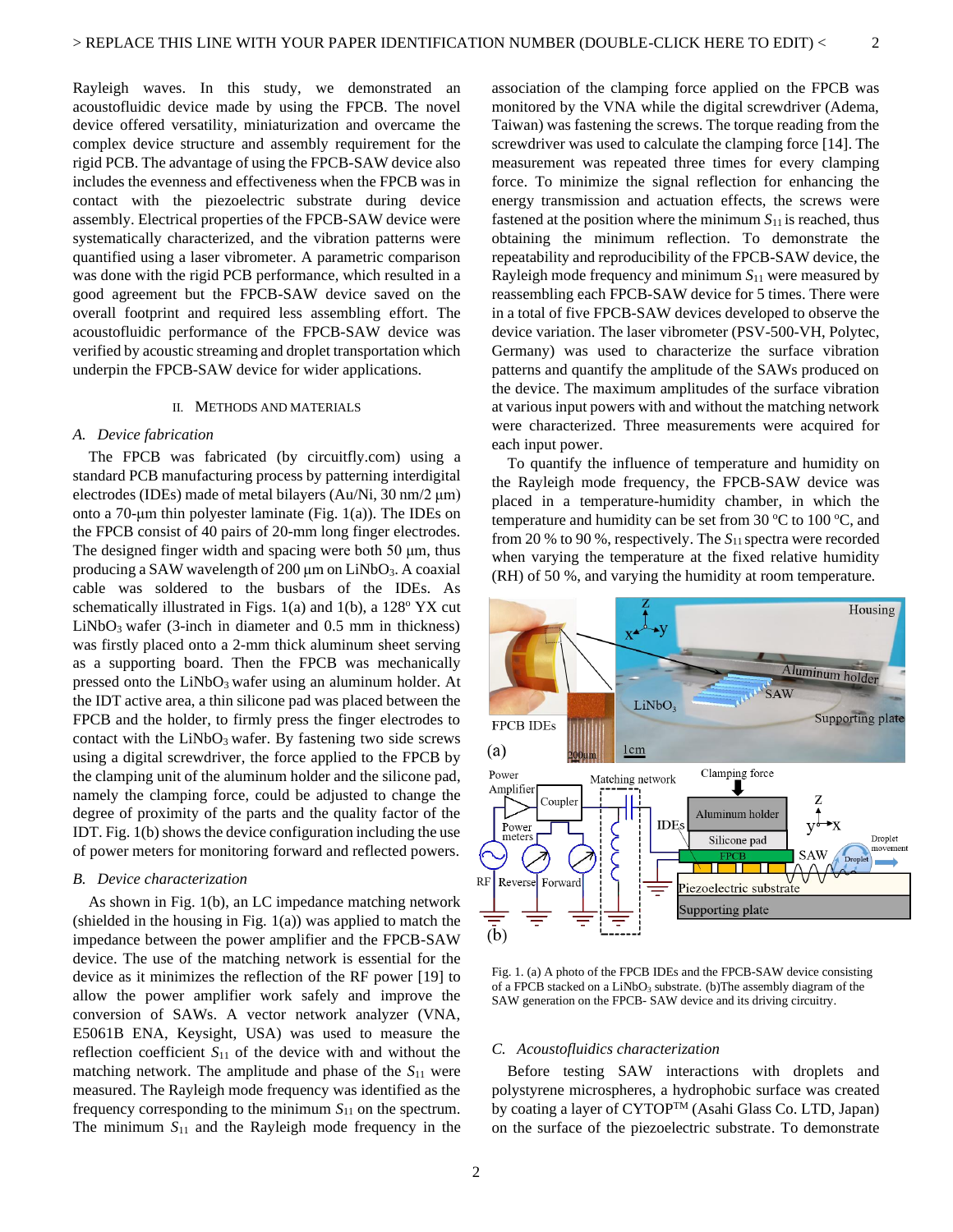streaming effect under different viscosities in the formation of micro-vortices, 10-um polystyrene microspheres (Sigma-Aldrich, Germany) in two suspensions made of a mixture of glycerol and phosphate buffered saline (PBS) at the weight ratios of 3:7 and 9:1, respectively, were prepared. A droplet of the sample was placed on the hydrophobic area anterior to the finger electrode. For these tests, the input RF powers were set to 22 dBm and 25 dBm, respectively. To demonstrate pumping effect, a 1-µl sessile droplet of distilled water was placed on the SAW pathway and excited at a series of input powers. At each power, the droplet pumping experiment repeated three times and videos were recorded. The droplet transportation velocity was measured by using a video analysis tool (Tracker, OSP).

#### III. RESULTS AND DISCUSSION

As shown in Figs. 1(a-b), the jig of the FPCB-SAW device is much simpler comparing with that of the rigid PCB-SAW device [14]. The contact between the FPCB and the  $LiNbO<sub>3</sub>$ substrate is enabled by the aluminum holder and the silicone pad. The configuration is superior to the PCB-SAW device as it opens up a free space above the SAW region for accommodating other systems such as microfluidics while the previous rigid PCB-SAW device employed a sophisticated ring holder which fully occupied the device space. The aluminum holder is bolted by two M3 screws whose tightness directly controls the device frequency response. As a thin film material, the FPCB can be easily pressed by the silicone pad to compensate any roughness of the finger surface to enable better surface contact between the finger electrodes and the  $LiNbO<sub>3</sub>$ substrate. It did not require a well-tuned or evenly distributed pressure applied on the PCB for producing good electrical conductivity as the rigid PCB-SAW device. The FPCB can be flexibly bolted to any location on any piezoelectric substrates by the similar holder to generate customised SAW whose wavelength, propagation direction and amplitude are fully controllable. The FPCB-SAW device can be further miniaturised to offer a highly versatile and robust tool for wider acoustofluidic applications.

Fig. 2(a) shows the amplitude and phase of the reflection coefficient *S*<sup>11</sup> of the FPCB-SAW device with and without using the matching network. The reflection coefficient *S*<sup>11</sup> measures the power dissipation during the transmission over the total input source power  $[20]$  and a smaller value of  $S_{11}$ indicates more power coupled into the SAW device [21]. A minimum  $S_{11}$  is identified at 19.654 MHz when the matching network is used, which corresponds to the Rayleigh mode frequency determined by the wavelength of  $200 \mu m$  and the speed of sound of  $LiNbO<sub>3</sub>$  of 3,990 m·s<sup>-1</sup>. The matching network significantly reduces the minimum  $S_{11}$  from -7.29 dB to -47.12 dB and sets the phase close to zero leading to the device input impedance in a good match with the output impedance of the power amplifier (50 Ω). The slight working frequency shift with and without the matching network may be introduced by the additional inductance and capacitance from the LC network.



Fig. 2. Characterization of the FPCB-SAW device. (a) The amplitude and phase of the reflection coefficient *S*<sup>11</sup> of the FPCB-SAW device with and without the matching network (MN). (b) The relationship between the *S*<sup>11</sup> / the Rayleigh mode frequency and the clamping force. The reproducibility in (c) the Rayleigh mode frequency and (d) the minimum  $S<sub>11</sub>$  of the reassembly of the FPCB-SAW device with and without the MN.

The data of minimum *S*<sup>11</sup> and the Rayleigh mode frequency was recorded as a function of the clamping force between the FPCB and the  $LiNbO<sub>3</sub>$ . As shown in Fig. 2(b), fastening the two M3 screws initially increases the clamping force and reduces the minimum value of  $S_{11}$  until the clamping force achieves around 133 N, where an optimal contact between the FPCB and the  $LiNbO<sub>3</sub>$  is reached. Further increasing the clamping force deteriorates the minimum  $S<sub>11</sub>$  value due to the deformation of the FPCB at large forces. There exists an optimal clamping force to offer a minimum *S*<sup>11</sup> for SAW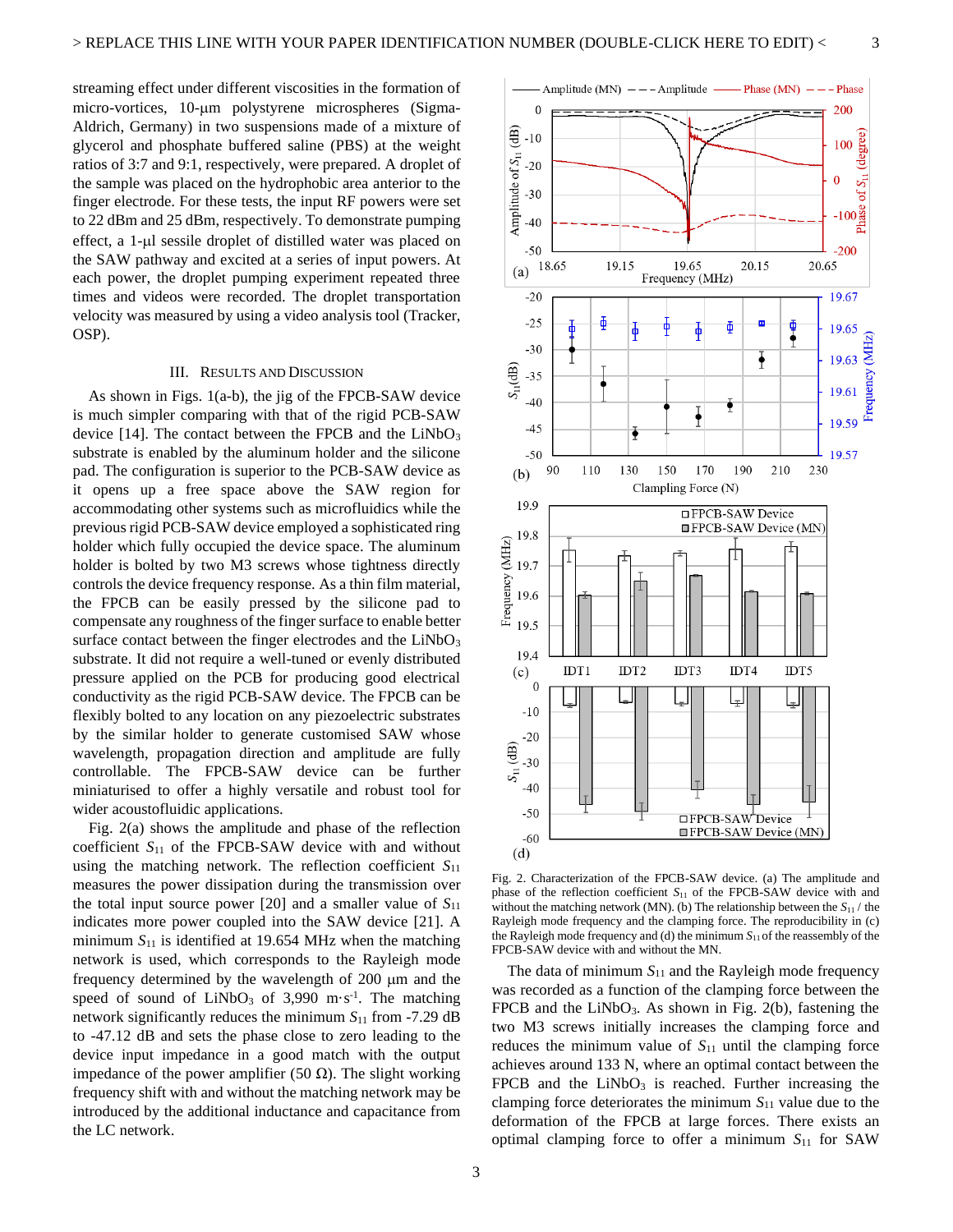operation, which suggests monitoring  $S_{11}$  on the VNA to inform the completion of screw fastening. When the clamping force achieves 150 N, a bigger error bar is noted, this may be the result of that the  $S_{11}$  reading becomes very sensitive when the optimal state is achieved. Any small variation in the clamping force can lead to a large change in the *S*11. Other potential factors such as the surface roughness / finishing of the substrate and finger electrodes could affect the relationship between the  $S_{11}$  and clamping force. These potential factors seem to be mitigated by the FPCB-SAW device owing to its unique structure and dynamic flexing, which is underpinned by that the minimum  $S_{11}$  of  $-47.12$  dB is in a similar scale as that of a conventional SAW device made through photolithography. Fig. 2b also shows that increasing the clamping force does not notably vary the Rayleigh mode frequency.

The assembly repeatability with respect to the Rayleigh mode frequency and minimum  $S_{11}$  is shown in Figs. 2c and 2d. Each assembly was done at the optimal clamping force read by the *S*11. Both variations in the Rayleigh mode frequency with and without the matching network are within 0.03 MHz, with the average frequencies of 19.63 MHz and 19.75 MHz, respectively. The variations in the minimum *S*<sup>11</sup> value with and without the matching network are -6.79±1.06 dB and -45.49±6.20 dB, respectively, which indicates that the FPCB-SAW device has good reproducibility and small inter-device variability.



Fig. 3. Temperature and humidity tests of the FPCB-SAW device. (a) The amplitude of *S*<sup>11</sup> changes with respect to the frequency over a temperature range of 30-100 °C. The inset is the varying Rayleigh mode frequency versus the temperature. (b) The amplitude of *S*<sup>11</sup> changes with respect to the frequency

over a relative humidity range of 20-90 %. The inset is the Rayleigh frequency versus the relative humidity.

4

The influence of the temperature and the humidity on the Rayleigh mode frequency of the FPCB-SAW device are shown in Figs. 3a and 3b, respectively. The Rayleigh mode frequency in general decreases with the temperature rise, from 19.65 MHz to 19.57 MHz when the temperature ranged from  $30^{\circ}$ C to 100 °C. The varying humidity shows no obvious frequency shift over a RH range from 20 % to 90 % at room temperature. The characteristic response of the FPCB-SAW device to both temperature and humidity found similar to conventional SAW devices [22].

Fig. 4(a) shows the amplitudes and patterns of the surface vibration of the FPCB-SAW device working at an input voltage of 1.25 V on the Rayleigh mode. The sampling region is 788  $\mu$ m×435  $\mu$ m locating at ~5 mm anterior to the first finger electrode. The vibration amplitude and traveling pattern of the SAW is visualized on the surface of the  $LiNbO<sub>3</sub>$  where the acoustic amplitude is gradually diminished along the propagation from the right to left [23]. Fig. 4(b) shows the amplitudes of the surface vibration of the FPCB-SAW device at a series of input voltages with and without the use of the matching network. At 1.25 V, the vibration amplitude is 214.1 pm with the matching network, which is larger than the amplitude of 130.8 pm without the matching network. The improvement in the SAW amplitude when the matching network in place confirms the better reflection coefficient *S*<sup>11</sup> is achieved as shown in Fig. 2(a).



Fig. 4. Surface vibration of the FPCB-SAW device. (a) The vibration pattern of the SAW traveling on the surface at the input voltage of 1.25 V. (b) The comparison of the maximum SAW amplitude of the FPCB-SAW device with and without the matching network at a series of the input signals.

Figs.  $5(a)$  and  $5(b)$  show the streaming patterns of 10- $\mu$ m polystyrene microspheres within 12.5-µl droplets of high (glycerol/PBS =  $3/7$ ) and low viscosity (glycerol/PBS =  $1/9$ ) solutions, respectively, placed at a distance of 1 cm away from the first finger electrode of the FPCB-SAW device. Videos are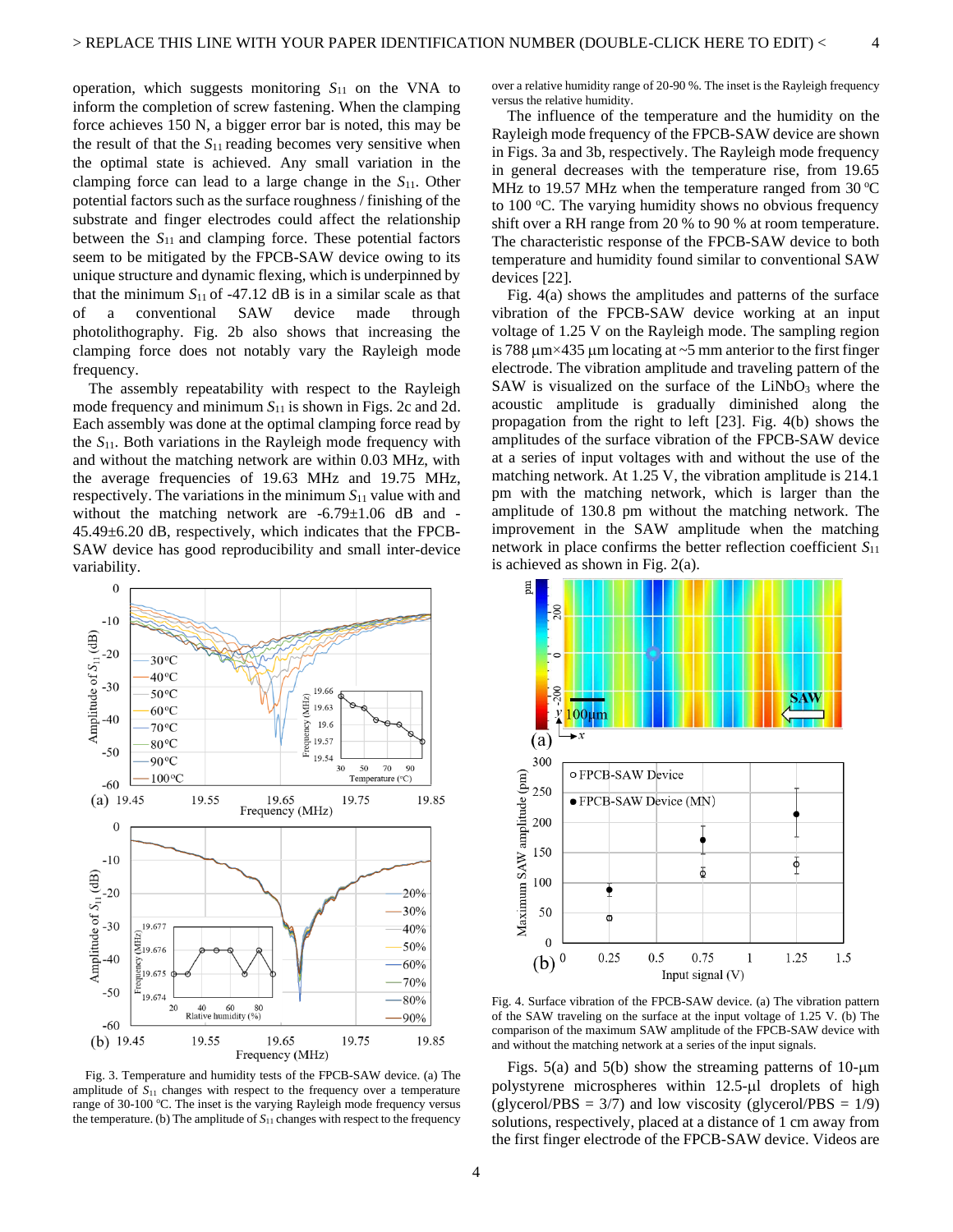provided in Supplementary File. The produced vortex patterns of acoustic streaming are in good agreement with those created by using conventional SAW devices [24, 25]. Due to the differences in acoustic attenuation and Reynolds number of the medium, the viscosity of the liquid determines the microvortices to be either four-vortex or two-vortex [26]. In terms of input signals, the higher viscosity requires the higher input power of 25 dBm to effectively actuate the microspheres, comparing with 22 dBm for the low viscosity sample.



Fig. 5. Acoustic streaming produced by the FPCB-SAW device. (a) Four microsphere micro-vortices are produced within a droplet with low viscosity, the input power is 22 dBm. (b) Two microsphere micro-vortices are produced within a droplet with high viscosity, the input power is 25 dBm



Fig. 6. Droplet transportation on the FPCB-SAW device. (a) Images of droplet transportation driven by the SAW at 31 dBm with the mean velocity of 29.79mm/s. (b) Comparison of the pumping velocity of a droplet between the FPCB-SAW device and the rigid PCB-SAW device at different input powers.

Droplet transportation developed from acoustic pumping and jetting typically represents SAW actuation on piezoelectric substrates [27, 28]. Fig. 6(a) shows examples of efficient transportation of a 1-µl droplet using the FPCB-SAW device. Using the input power of 31 dBm, the droplet transportation

velocity is  $29.79 \pm 2.60$  mm·s<sup>-1</sup>. Fig. 6(b) shows that the mean pumping velocity of the droplet in association with the input power. By applying the input power from 26 dBm to 34 dBm, the pumping velocity increases from 1.73 mm/s to 77.17 mm/s, which indicates the SAW amplitude is well controlled by the input power. The trend of the pumping velocity is compared with that of the previous rigid PCB-SAW device [14]. In general, the pumping velocity is slightly higher on the FPCB-SAW device, which could be the result of an optimal mechanical contact between the FPCB and the  $LiNbO<sub>3</sub>$ . The simplified jig for assembling the FPCB-SAW device is able to perform droplet and particle manipulation comparable to the rigid PCB-SAW device and conventional SAW device made by photolithography.

# IV. CONCLUSION

This paper reports a novel acoustofluidic device based on FPCB with much simpler device structure and assembling process. It inherits the advantages of our previous rigid PCB-SAW device including easy fabrication and low-skill entry. The FPCB-SAW device employs flexible finger electrodes to stack onto piezoelectric substrates. The power consumption of the FPCB-SAW device is similar to that of the rigid version, while the whole device involves only a few mechanical components off the shelf offering larger flexibility for integrating with microfluidics or other systems. In addition, the FPCB itself has merits in mechanical flexibility, reduction of weight and space, dynamic flexing and less assembly effort, which requests less resources in acoustofluidic microfabrication. The characterization and tests of the FPCB-SAW device using microparticles and droplet indicate its versatility and potential in prototyping acoustofluidic devices for wider applications.

#### **REFERENCE**

- [1] Z. Ma, D. J. Collins, J. Guo, and Y. Ai, "Mechanical properties based particle separation via traveling surface acoustic wave," *Analytical Chemistry,* vol. 88, no. 23, pp. 11844-11851 2016, DOI: 10.1021/acs.analchem.6b03580
- [2] Z. Mao, P. Li, M. Wu, H. Bachman, N. Mesyngier, X. Guo, S. Liu, F. Costanzo, and T. J. Huang, "Enriching Nanoparticles via Acoustofluidics," *ACS Nano,* vol. 11, no. 1, pp. 603-612 2017, DOI: 10.1021/acsnano.6b06784
- [3] M. Wu, P. H. Huang, R. Zhang, Z. Mao, C. Chen, G. Kemeny, P. Li, A. V. Lee, R. Gyanchandani, A. J. Armstrong, M. Dao, S. Suresh, and T. J. Huang, "Circulating Tumor Cell Phenotyping via High-Throughput Acoustic Separation," *Small,* vol. 14, no. 32, 2018, DOI: 10.1002/smll.201801131
- [4] M. Wu, Y. Ouyang, Z. Wang, R. Zhang, P. H. Huang, C. Chen, H. Li, P. Li, D. Quinn, M. Dao, S. Suresh, Y. Sadovsky, and T. J. Huang, "Isolation of exosomes from whole blood by integrating acoustics and microfluidics," *Proceedings of the National Academy of Sciences of the United States of America,* vol. 114, no. 40, pp. 10584-10589 2017, DOI: 10.1073/pnas.1709210114
- [5] Z. Wang, F. Li, J. Rufo, C. Chen, S. Yang, L. Li, J. Zhang, J. Cheng, Y. Kim, M. Wu, E. Abemayor, M. Tu, D. Chia, R. Spruce, N. Batis, H. Mehanna, D. T. W. Wong, and T. J. Huang, "Acoustofluidic Salivary Exosome Isolation: A Liquid Biopsy Compatible Approach for Human Papillomavirus–Associated Oropharyngeal Cancer Detection," *The Journal of Molecular Diagnostics, vol.* 22, no. 1, pp. 50-59 2020/01/01/. 2020, DOI: no. 1, pp. 50-59 2020/01/01/. <https://doi.org/10.1016/j.jmoldx.2019.08.004>
- [6] D. J. Collins, B. Morahan, J. Garcia-Bustos, C. Doerig, M. Plebanski, and A. Neild, "Two-dimensional single-cell patterning